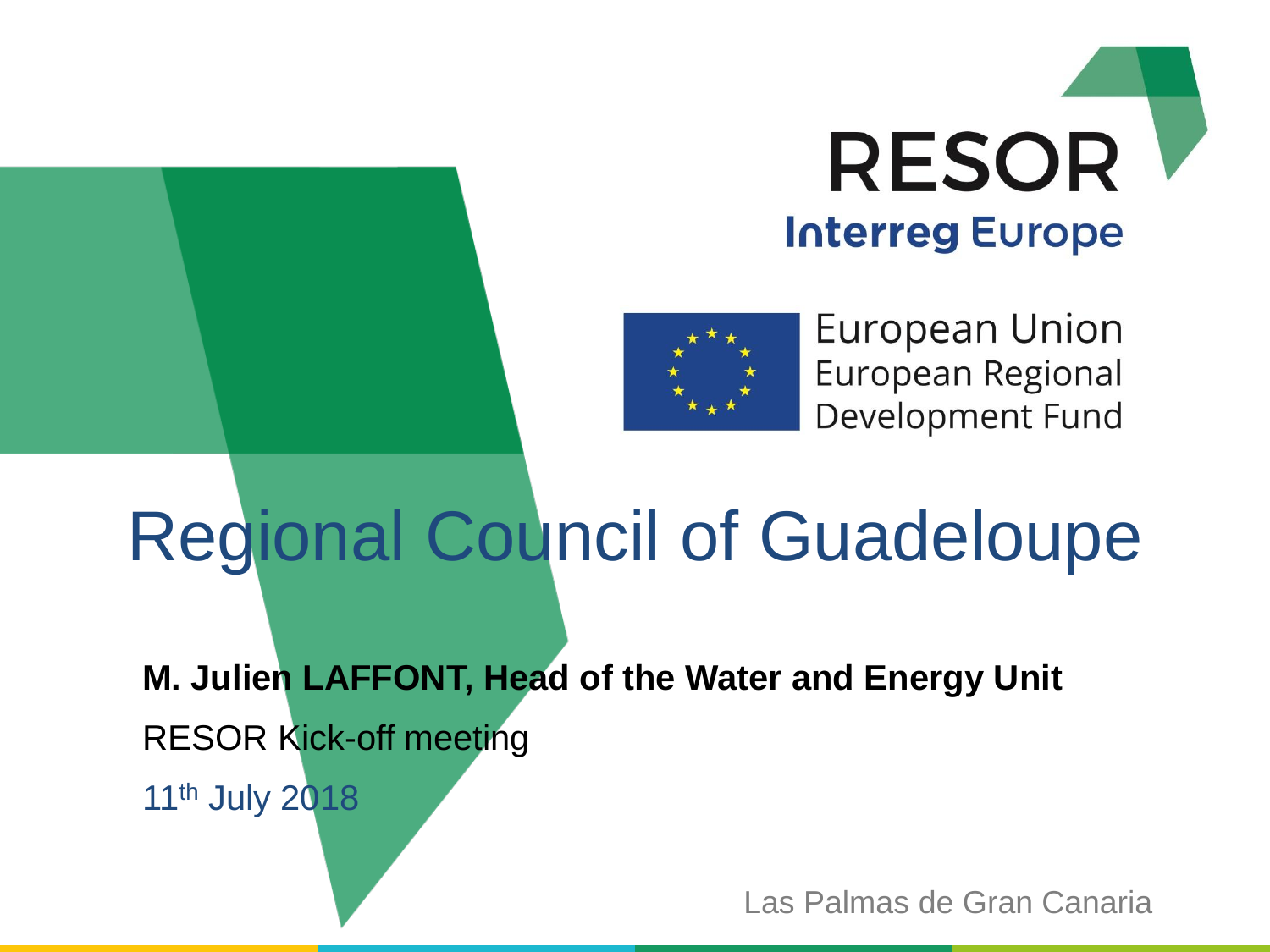

### Where we are

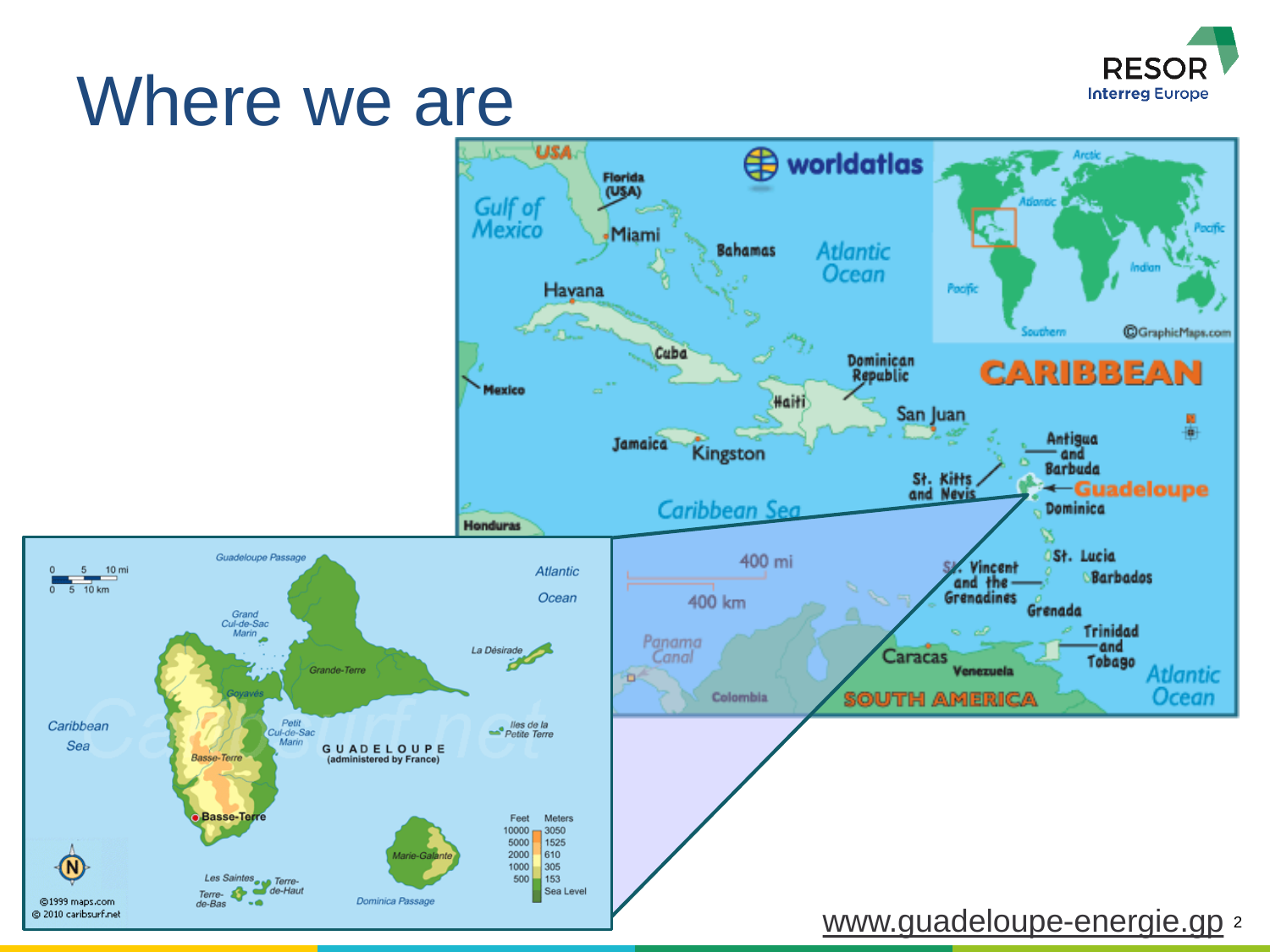

# What we do

### **The Regional Council of Guadeloupe is in charge of :**

| <b>Economic</b><br><b>Development and</b><br>innovation                                                                                                                                                                                                                    | <b>Management of</b><br>the European<br><b>Programs</b>                                         | <b>Secondary, higher</b><br>education, culture<br>and social issues                                                                                  | <b>Territorial</b><br><b>Planning and</b><br><b>Environment</b>                                                                                                                                                                                                                                                         | <b>Public</b><br><b>Transportation</b>                                         |  |  |
|----------------------------------------------------------------------------------------------------------------------------------------------------------------------------------------------------------------------------------------------------------------------------|-------------------------------------------------------------------------------------------------|------------------------------------------------------------------------------------------------------------------------------------------------------|-------------------------------------------------------------------------------------------------------------------------------------------------------------------------------------------------------------------------------------------------------------------------------------------------------------------------|--------------------------------------------------------------------------------|--|--|
| • Regional strategy<br>for economic<br>development and<br>internationalization<br>Area covered :<br>$\cdot$ R&D<br>• Small and medium<br>businesses<br>• Tourism industry<br>• Address<br>opportunities on<br>the Caribbean<br>market<br>• Employment<br>• Digital economy | • Managing authority<br>• Follow up and<br>implementation of<br>the : ERDF, ESF,<br>EAFRD, EMFF | • Building, operation<br>and maintenance<br>of secondary<br>schools<br>• Regional strategy<br>for higher<br>education,<br>research and<br>innovation | • Territorial equality<br>• Establishment of<br>infrastructures of<br>regional interest<br>• Connexion of rural<br>areas<br>• Housing<br>• Energy planning<br>and management<br>• Climate change<br>mitigation and<br>adaptation<br>• Air pollution<br>• Biodiversity<br>• Waste<br>management<br>• Water<br>management | • Organization of<br>public inter-urban<br>transportation at<br>regional level |  |  |
| www.guadeloupe-energie.gp 3                                                                                                                                                                                                                                                |                                                                                                 |                                                                                                                                                      |                                                                                                                                                                                                                                                                                                                         |                                                                                |  |  |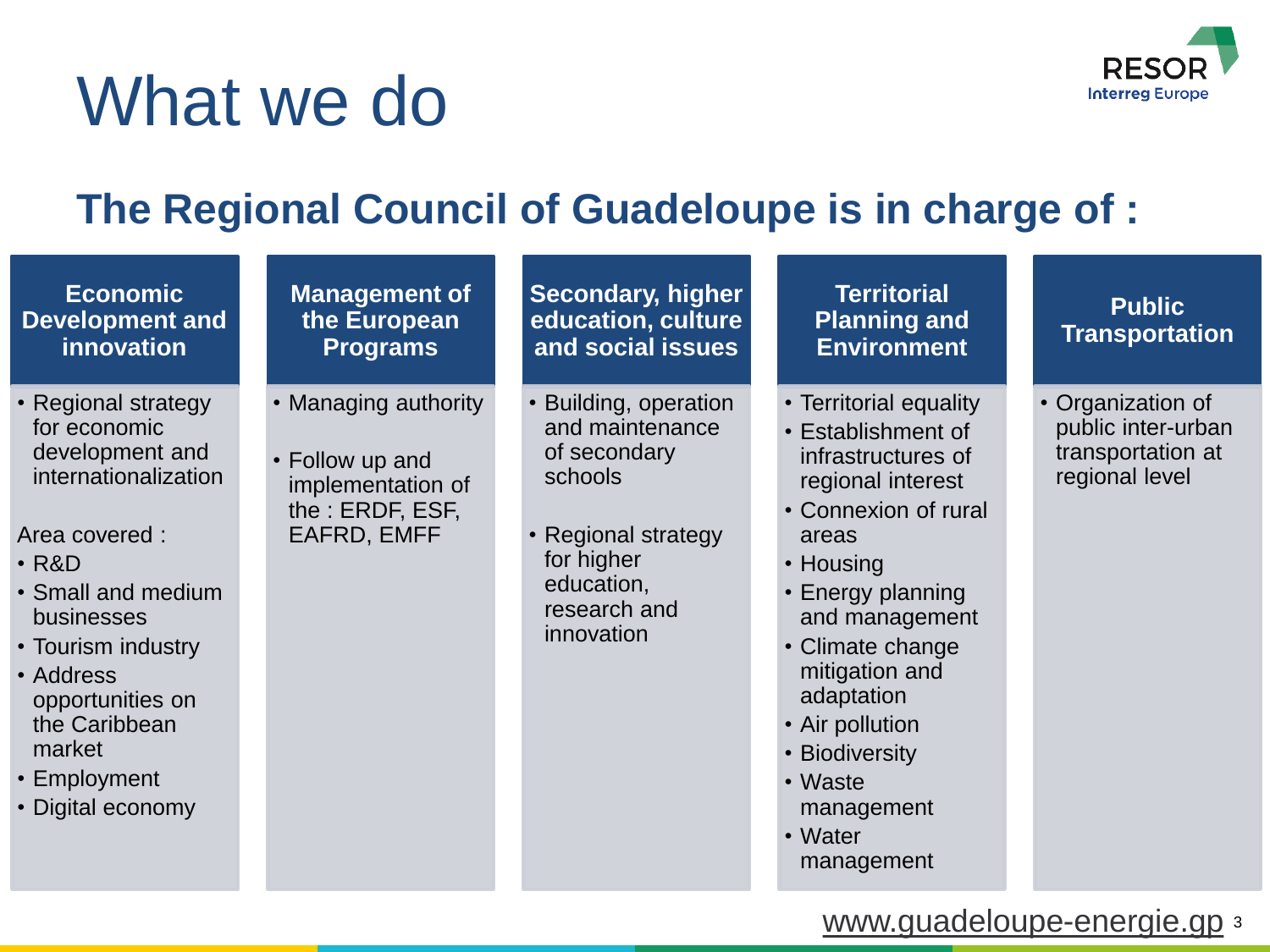

## What we do

### **In the field of energy :**

| <b>Energy roadmap</b>                                                                                                                                                                                      | <b>Making local laws</b><br>and regulation                                                                                                                                                                                                                            | <b>Permitting of PV</b><br>and wind power<br>plants                                                                               | <b>Support</b>                                                                                                                                                               | <b>Energy</b><br>management                                                                                                                                         |
|------------------------------------------------------------------------------------------------------------------------------------------------------------------------------------------------------------|-----------------------------------------------------------------------------------------------------------------------------------------------------------------------------------------------------------------------------------------------------------------------|-----------------------------------------------------------------------------------------------------------------------------------|------------------------------------------------------------------------------------------------------------------------------------------------------------------------------|---------------------------------------------------------------------------------------------------------------------------------------------------------------------|
| • Long-term<br>planning: 2028<br>• Complies with<br>national law on<br>energy transition<br>(2015)<br>• Targets on :<br>- Demand side<br>energy<br>management<br>- Development of<br>renewable<br>energies | • Specificity of<br>outermost regions<br>in accordance<br>with Art. 73 of the<br>French<br>Constitution<br>• Since 2009, ability<br>to make laws and<br>regulation on :<br>- Demand side<br>management,<br>- Energy planning,<br>- Energy efficiency<br>in buildings. | • Control of land<br>use<br>• Multidisciplinary<br>evaluation<br>commission<br>• Permission to<br>connect projects<br>to the grid | • Management of<br>the ERDF on<br>Energy<br>• Calls for project :<br>- Energy efficient<br>buildings,<br>- PV self<br>consumption,<br>- Clean mobility,<br>- Street lighting | • Implementation of<br>national<br>regulation on<br>energy<br>management<br>• Capacity building<br>• Raising public<br>awareness<br>• www.guadeloupe-<br>energie.gp |

[www.guadeloupe-energie.gp](http://www.guadeloupe-energie.gp/) 4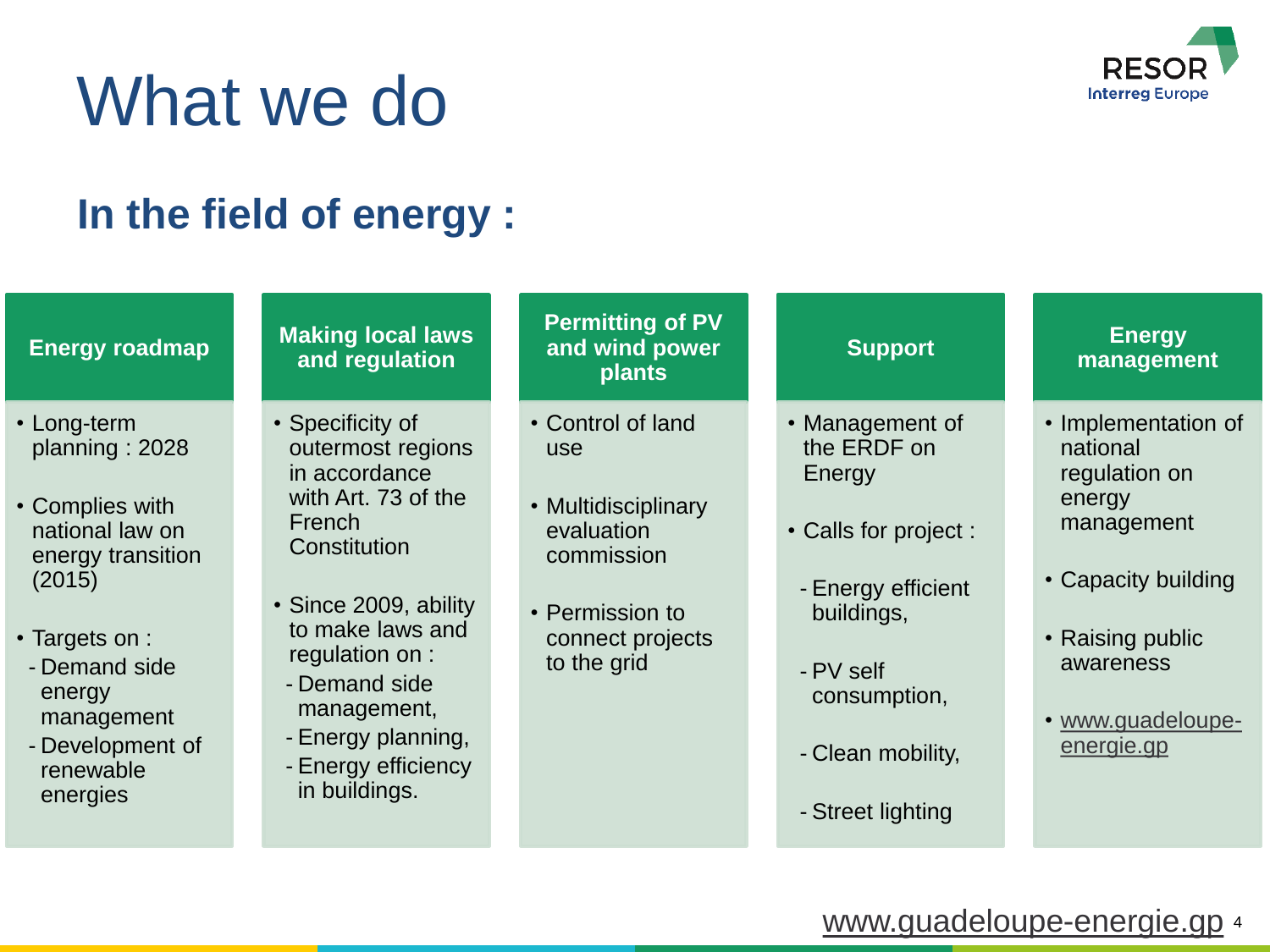



### **Regional elected representative in charge of energy:** Mrs Maguy CELIGNY

Vice-president of the regional council of Guadeloupe, president of the energy commission.



[www.guadeloupe-energie.gp](http://www.guadeloupe-energie.gp/) 5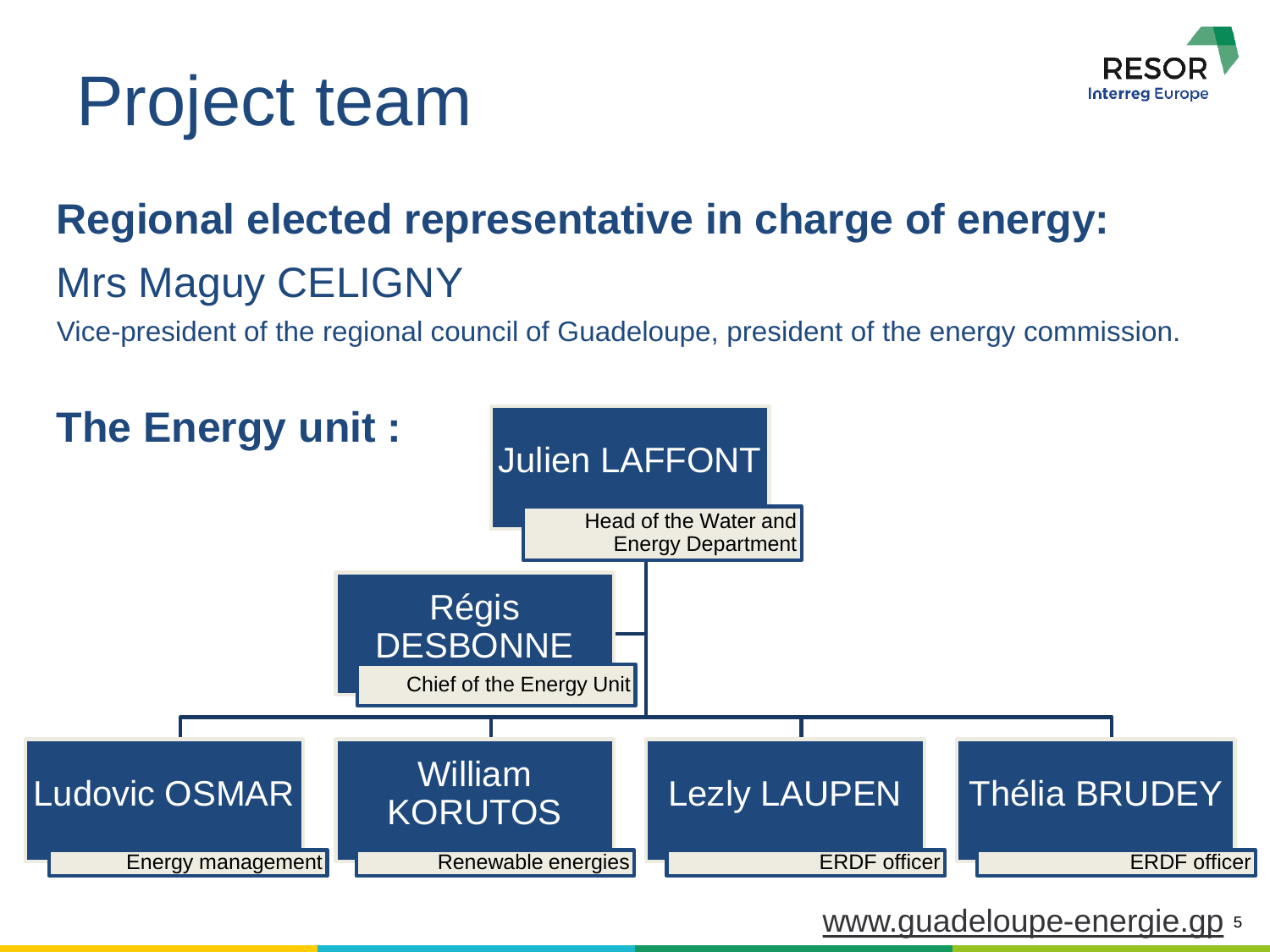

# **OVERVIEW: GUADELOUPE**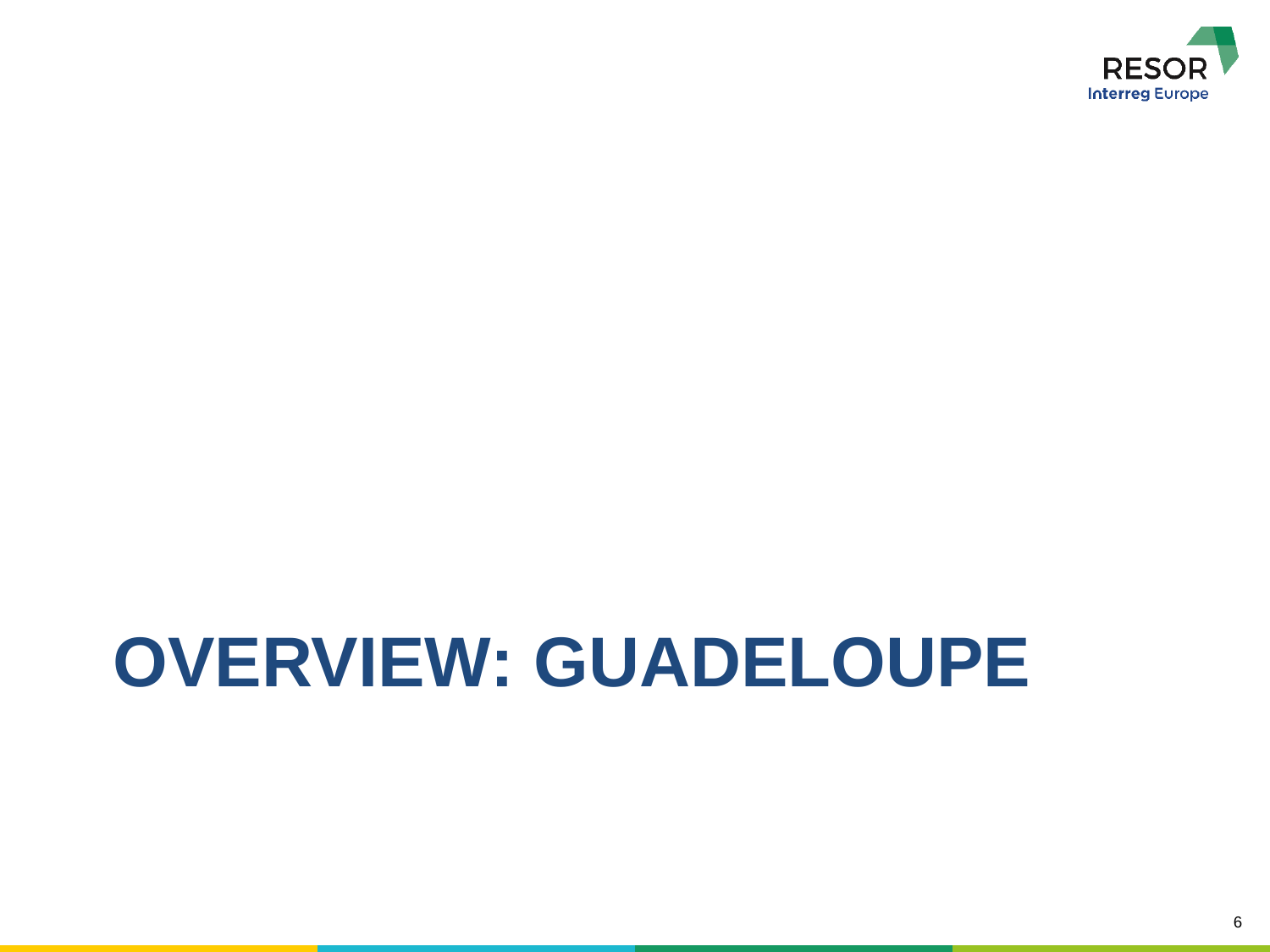

# Our territory

### **Fast figures**

Guadeloupe 398 000 inhabitants

6 inhabited islands archipelago

1 628,4 km²

8,4 billions € GDP (2016)

Tourism: international airport, cruise terminal, maritime connections with the Caribbean

Agriculture: sugar cane, banana, rhum

[www.guadeloupe-energie.gp](http://www.guadeloupe-energie.gp/) z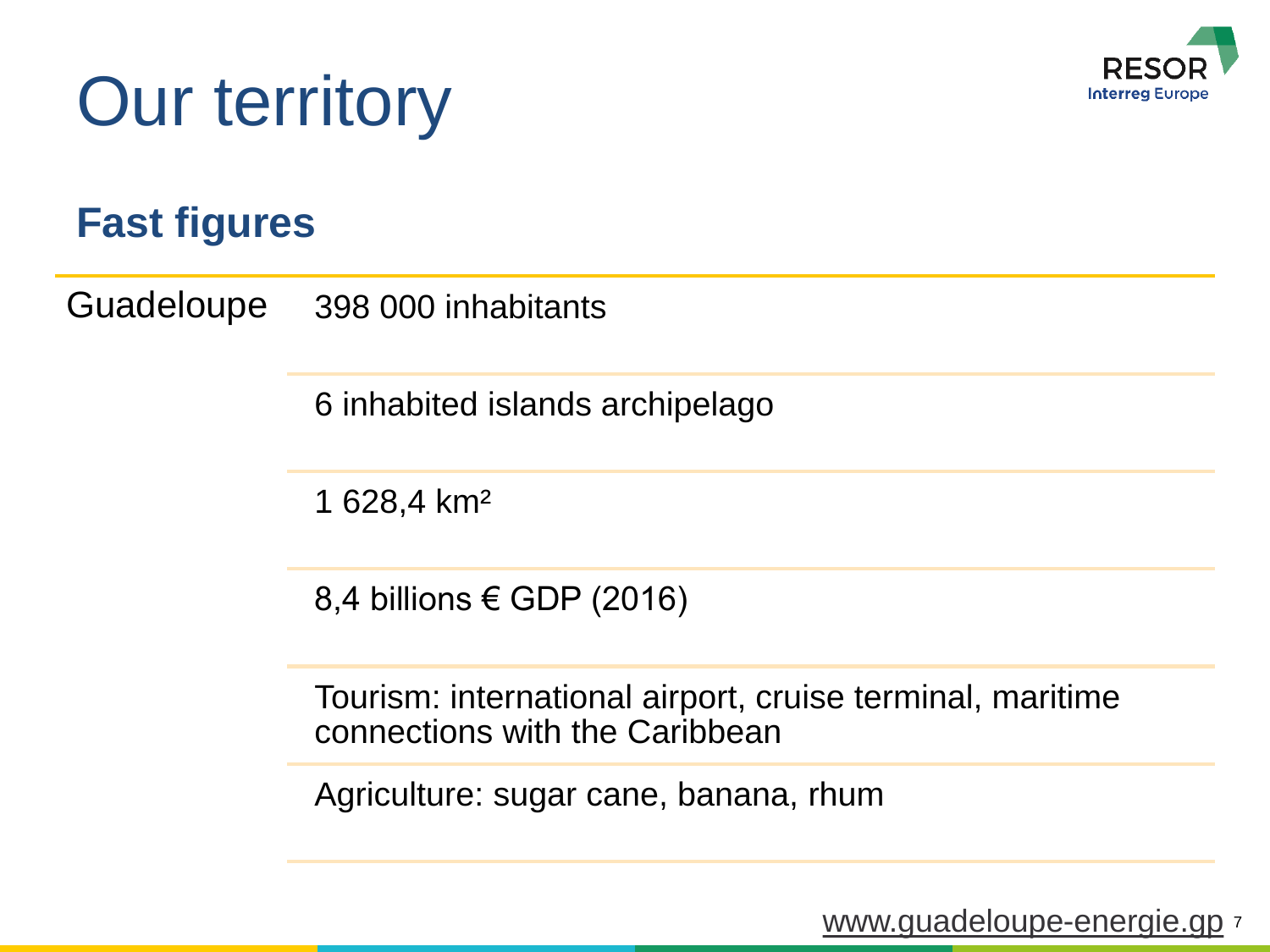

# ERDF Operational Programme

### **Investment priorites of the OP**

#### Enhance SME competitiveness

• IP 3d – developing and implementing new business models for SMEs, in particular to help them internationalize their activities

#### Support the shift towards a low-carbon economy in all sectors

- IP 4a promoting the production and distribution of renewable energy sources
- IP 4c supporting energy efficiency and renewable energy use in public infrastructures, including public buildings and in the housing sector

#### Promote climate change adaptation, risk prevention and management

• IP 5b – promoting investment to address specific risks, ensuring disaster resilience and developing disaster management systems

#### Protect the environment and promote resource efficiency

• IP 6c – protecting, promoting and developing cultural and natural heritage

#### Promote social inclusion and combat poverty

• IP 9a – investing in health and social infrastructure, thereby contributing to national, regional and local development, reducing inequalities in terms of health status

#### Invest in education, skills and lifelong learning by developing education and training infrastructures

• IP 10a – investing in education, skills and lifelong learning by developing education and training infrastructures

#### [www.guadeloupe-energie.gp](http://www.guadeloupe-energie.gp/) &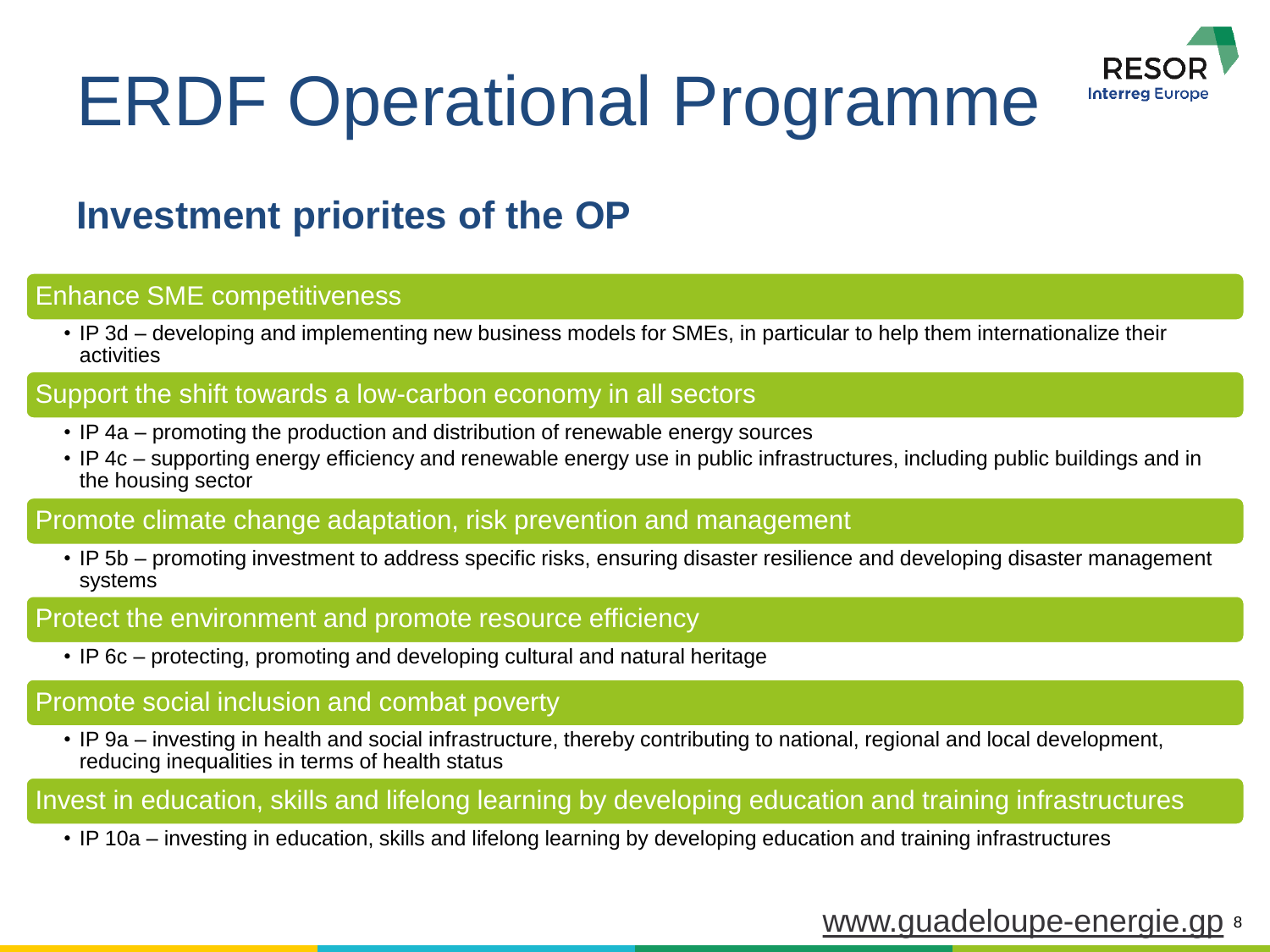

[www.guadeloupe-energie.gp](http://www.guadeloupe-energie.gp/) 9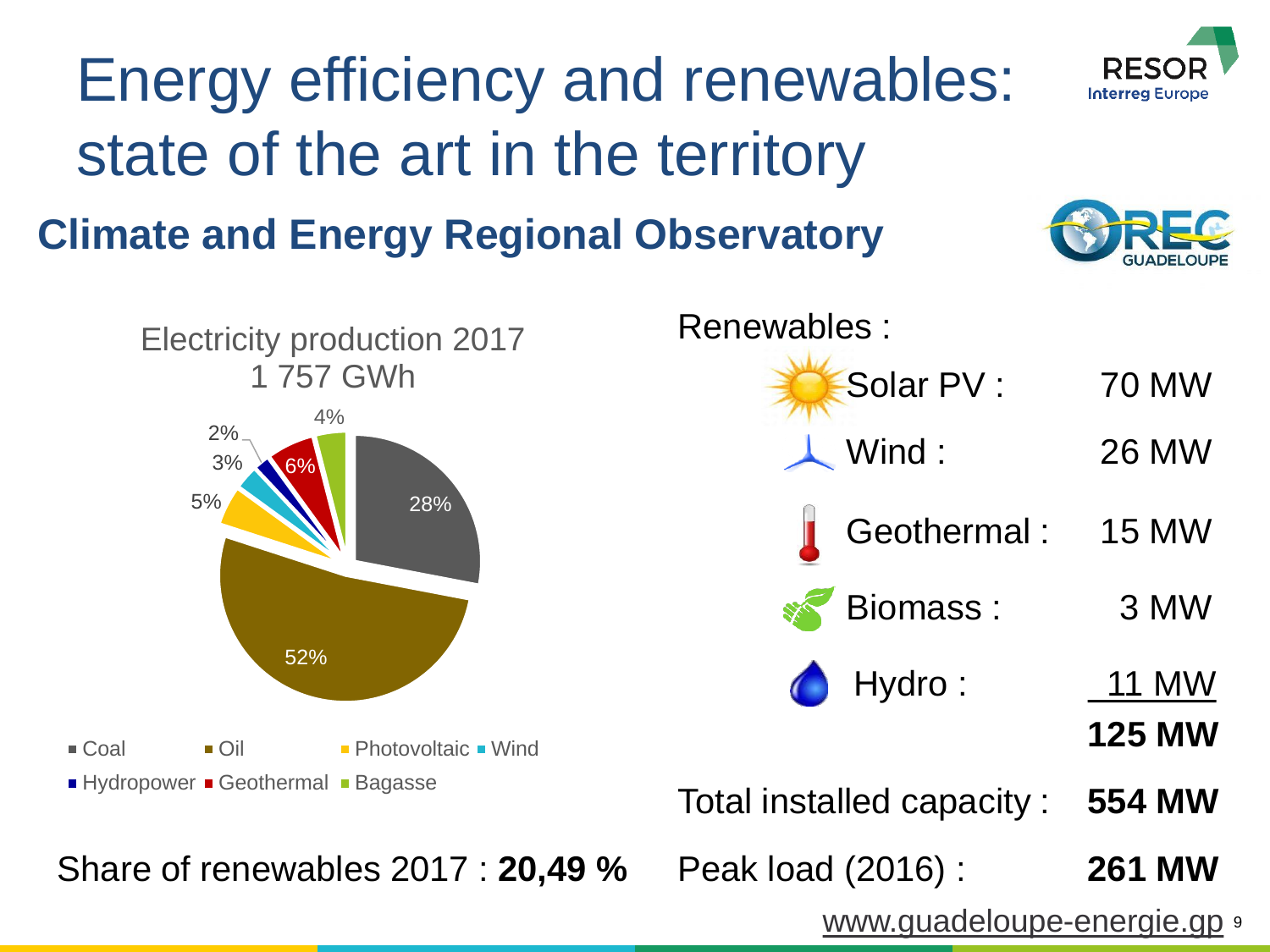

### Energy efficiency and renewables: relevant policies and initiatives

### **Energy roadmap (***PPE***) 2019 / 2028 :**

- Energy management : tackle the growth of energy demand
- Renewables : 50% of electricity supply by 2023 and energy "selfsufficiency" by 2030
- Assessment of social, environment and economic impacts,
- Needs for additional knowledge on energy related issues.

### **Local energy laws and regulation :**

- A specificity of outermost territories of France based on the Constitution (Art. 73)
- Has to be compliant with EU and French law
- Since may 2009
- Applies to energy efficiency, energy planning, development of renewables and energy efficiency in buildings.

[www.guadeloupe-energie.gp](http://www.guadeloupe-energie.gp/)<sup>10</sup>